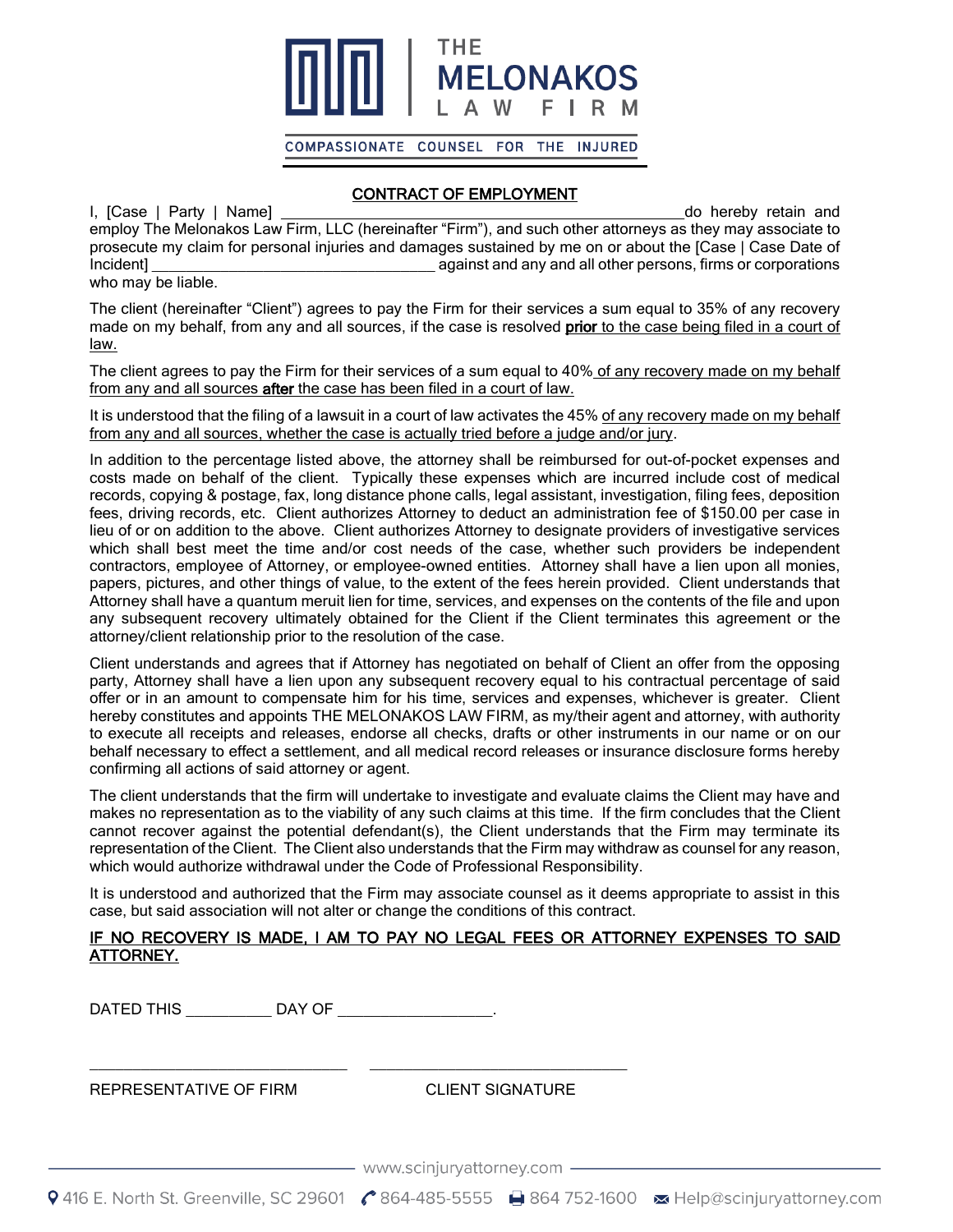## **AUTHORIZATION FOR USE OR DISCLOSURE OF PROTECTED HEALTH INFORMATION**

| Patient Name:<br>and the control of the control of the control of the control of the control of the control of the control of the |                                                                                                            |
|-----------------------------------------------------------------------------------------------------------------------------------|------------------------------------------------------------------------------------------------------------|
|                                                                                                                                   |                                                                                                            |
|                                                                                                                                   |                                                                                                            |
| 1. I authorize the use of disclosure of the above-named individual's health information as described below:                       |                                                                                                            |
| The following individual or organization is authorized to make the disclosure:<br>2.                                              |                                                                                                            |
| Provider:                                                                                                                         |                                                                                                            |
| Address:                                                                                                                          |                                                                                                            |
|                                                                                                                                   |                                                                                                            |
|                                                                                                                                   |                                                                                                            |
| 3.                                                                                                                                | The Provider listed above is requested to disclose the records I have checked below only for the period of |
| time from [Date of Incident]                                                                                                      | to completion of treatment (i.e. date of                                                                   |
| request for information).                                                                                                         |                                                                                                            |
| Assessment, Admission and Triage Records                                                                                          | <b>Patient Intake Records</b>                                                                              |
| Physician's Orders and Notes                                                                                                      | <b>Nursing Notes</b>                                                                                       |
| History and Physical                                                                                                              | <b>Operative Records</b>                                                                                   |
| <b>Clinical and SOAP Notes</b>                                                                                                    | Discharge Summary                                                                                          |
| Laboratory/Pathology Reports                                                                                                      | Diagnostic Testing Records                                                                                 |
| $\Box$ Medication Records                                                                                                         | Chiropractic Records                                                                                       |
| $\Box$ X-ray, CT, MRI, PET, SPECT, Ultrasound                                                                                     | <b>Consultation and IME Reports</b>                                                                        |
| Arthroscopic, and any other imaging reports                                                                                       | Photographs of the Patient's Body<br>$\Box$                                                                |
| Physical and Occupational Therapy Records                                                                                         | Arthroscopic, and any other imaging films                                                                  |
| <b>Entire Records</b>                                                                                                             | Entire Patient Expense and Billing Information                                                             |
| $\Box$ Other                                                                                                                      |                                                                                                            |
|                                                                                                                                   |                                                                                                            |

5. This information may be disclosed to and used by my Attorneys for the purpose of legal representation:

## **The Melonakos Law Firm, LLC 416 E. North St. Greenville, SC 29601 Telephone: (864) 485-5555 Fax: (864) 752-1600 Email: Help@scinjuryattorney.com**

6. I understand I have the right to revoke this authorization at any time. I understand if I revoke this authorization I must do so in writing and present my written revocation to the health information management department. I understand the revocation will not apply to information that has already been released in response to this authorization. **Unless otherwise revoked, this authorization will automatically expire upon the fulfillment of the above-stated purposes, or two (2) years from the date of this signature.** 

7. I understand that authorizing the disclosure of this health information is voluntary. I can refuse to sign this authorization. I need not sign this form in order to assure treatment. I understand I may inspect or copy the information to be used or disclosed, as provided in 45 CFR 164.524. I understand any disclosure of information carries with it the potential for an unauthorized re-disclosure and the information may not be protected by federal confidentiality rule.